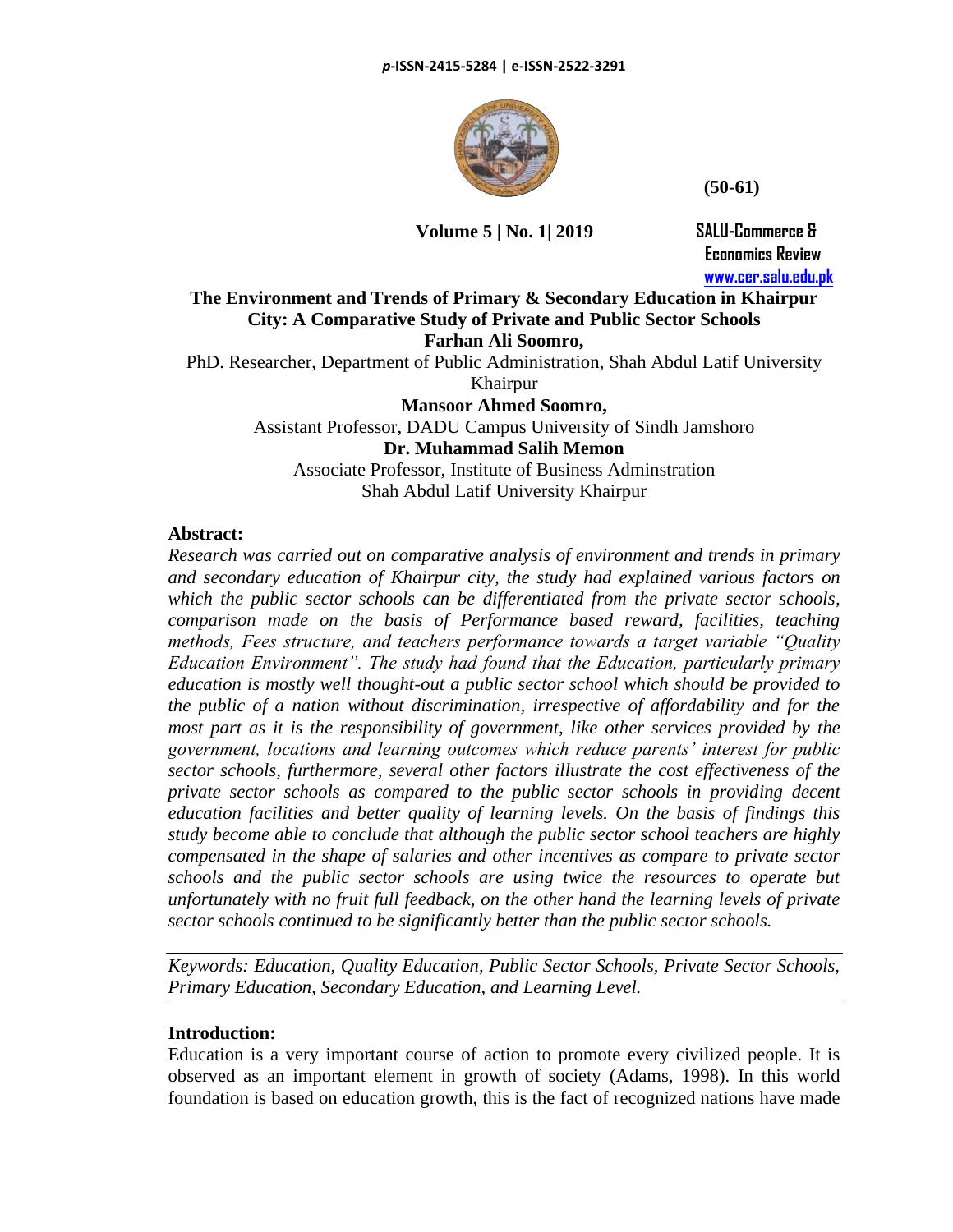development and growth which have a quality education system (Ball, 1990). Every people have developed individual's educational skills. It enhances knowledge skills in society about the survival of life as they may fight against the challenges in the world education makes sharp the dull minds is the results educationally strong nations play vital role in the world, (Teachers, 2000).

Primary Education is basic knowledge where we enable the students to learn social, moral and ethical values whereas secondary education is first step to impart the children with the art of reading, writing, and comprehension also raise the General Knowledge about the world. It has been observed that competition has increased in primary and secondary education. Government is continuously taking steps to create better policies and environment to provide better education standards, whereas on the other side different franchises are operating in the field of education. Education sector has turned out to be a risk free profitable business opportunity and has developed into a pure business investment instead of a social service. Various privately owned education franchises have also not brought any slightest positive change in creating skilled and responsible citizen but instead what they has done is glamorization and westernization. Looking at this scenario it is need of time to compare the quality education in public and private schools. It is fact that future of nation is shaped in the classroom, classroom doesn't mean only four walls but environment of classroom and different trends of school may produce quality professionals in different fields.

Primary education especially in private sector received enough prestige while still much work in secondary education is needed. K.G as a trend in the environment of private and public education is going to leave positive impact upon children who are still at a distance. Environment is a multi-disciplinary word that carries many definitions with itself. Here environment defined as a system. So it is considered a condition that affects the behavior and development of some body or something. Research deals with the study of school environment how it matter in education are public and private sector. So school environment is comprised of some characteristics such as facilities, classroom, audiovideo ads, disciplinary policies and practices. It indicates the affecting factors that affect the students and their learning environment externally and internally, even research observed what makes school environment healthy school environment and poor school environment.

**Education Environment:** Education is a process that leads individuals to analyses environmental issues, pertaining to problem solving and providing guide line to improve the environment. In its response individuals learn the deeper understanding of environmental problems and have provision to collect information and responsible decision.

**Education System:** System of education deals with institutions which are involved in formal education either it is for profit or non-profit namely private or public, in education system faculties, students, infra-structure, resources and rules are main contributors. System also covers the organizations that directly managing, regulating, financing and operating such institution, even elements which guide the institutions are part of education system.

**Recent Trends:** Recently the most common trends which were observed in providing quality education to the new generation at root level are: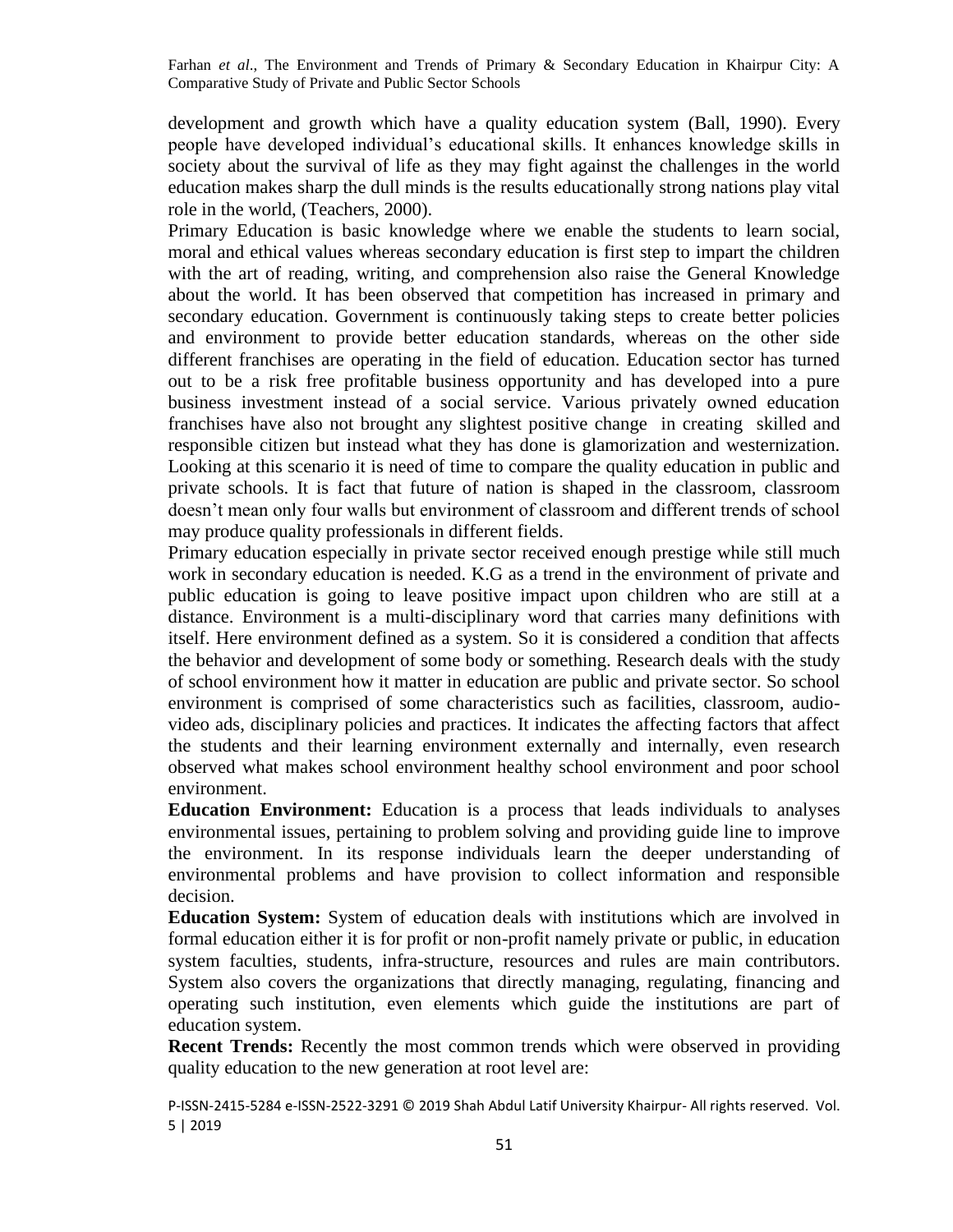- Infrastructural environment is in question, because the schools lack number of facilities.
- A drastic shift is visible from public to private brand of education.
- The education is now more a commercial activity rather than social responsibility.
- Mother Tongue is not used as medium of teaching.
- Teachers of high caliber are rare

### **Problem Statement:**

The major problem and core objective of every nation, country, government, and generation is the quality of education, because reward system, facilities, teaching methods, fees structure, and teachers performance itself a big issue for maintaining/creating quality education environment in private and public sector schools and comparing the contribution of each (more or lessor) towards quality education environment. In this regard study was carried out to predict quality education environment rightly through above available variables.

### **Justification/Scope of Research:**

Education is the key to unlock the golden gate of the freedom. It is central to the very development and progress of this city. The dream of general wellbeing cannot be materialized in its absence. Precisely, education is the backbone of a civilized society, where primary education is the foundation stone, through the findings of this study by approaching local administration for implementing such, an improved and healthy education environment can be predicted, or created.

# **Research Objective:**

The one and only core objective is to:

 $\checkmark$  Rightly predict the quality education environment for the survival of future generation.

# **Literature Review:**

This portion is highlighting literature review on Primary and secondary education in Pakistan. Pakistan reflects negative and bad picture of examination system in primary as well as secondary educational level. All parameter are traditional and outdated one just they are adopted to test the memory not quality education. Mal practice, copy cheating and habitual activities are routine of system. Even quality of analysis student's ability is poor one (Farooq R. A., 1993).

It is history in primary education of Pakistan where it faces serious issues and problems in education indeed in government schools do not have text books boards, library, audiovideo aids and so on because only these resources can help the teacher to create learning environment effectively. (Muhammad, 2002)

From long time there are poor policies continuously implemented and drivers behind it are political actors, poor management, and corruption in system and dull supervision (Rehman, 2002).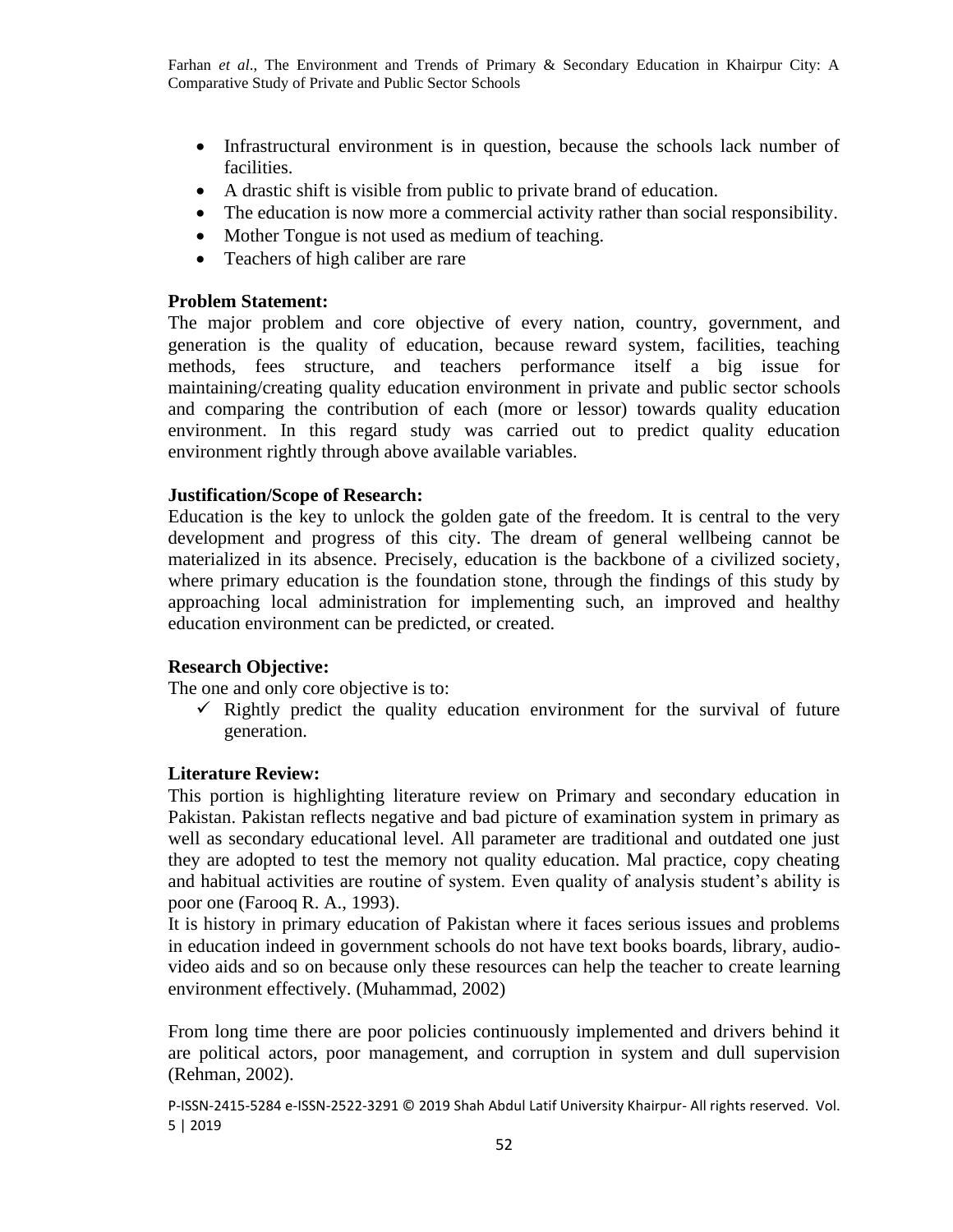It is observed that there is deficiency of quality education provider schools and there are many schools that have lack of basic facilities such as washrooms, furniture and classrooms in such environment student are hesitant to sit under the tree and acquire education, it is not the end, in backward areas schools are used as personal property by local villagers and use them for animals and meeting places. (Saleem, 2002).

Due to these problems and deficiency of resources teachers feel hesitation in teaching process even play grounds are not has been observed as a result physical environment is affected at maximum level. (Qureshi, 2002).

Pakistan since its commencement hereditary a poor education system which was previously financially handicapped basically system of primary education could not get sufficient monetary allocations from the government which additional weakened the system physically and academically (Shah, 2003).

There is effective and efficient supervision system in educational learning process but it remains only in theory, in practice it is at a distance (Rasheed, 2004).

Even it provides a critical review of relevant research. Scriber explains here entire responsibility of every child is taken by state because it seems asset for nation building. Writer has focused upon UNO steps, in globalization of education and admired it. Focus is given upon both male and female education, further it is said there is gap in Pakistan where education and its level in danger zone (Khan, 2010).

Private and public schools endeavor to make attractive for children and setup new schemes to hold the attention of parents as well. There are huge problems like scarcity, lack of knowledge; low quality teaching these factors affects the government efforts. The soul of this article describes attention to the problems in Pakistan. (Khan, 2010)

As it is expressed by the participants and stakeholders the public education is losing its vigor and vitality in both intensity and extent. Despite continued governmental assistance it is far from satisfactory the need of the era is to lead from front rather than behind. The crux of the matter is that the government should reorient its educational policies and should avoid hollow pledges (Iqbal, Muhammad, 2012)

The whole exposure depends upon the Primary learning problems in Pakistan. For this reason significant assessment of present journalism was carried out. Research goes in deep and examining literature, the study represents that education of primary is almost ignored, unsuccessfully financed and badly organized. There is political enrollment in the educational system makes corruptions, favoritism and nepotism, no trainings for teachers, accountability and the major gap is lack of curriculum. All problems make a good for use new techniques and started latest curriculums (Iqbal Ahmed, 2013).

With the increasing demand of education, the private sector has also entered in the race and is now contributing in large numbers, but however, many such private schools were found without having the essentials required for quality education (Zulfiqar Ali, 2014).

#### **Conceptual Framework:**

Based on all above literature regarding education and its system not even a single one appreciates the good governance which ultimately motivated to find out the loose polls in providing quality education environment with available resources, a following concept has been created to cope the situation: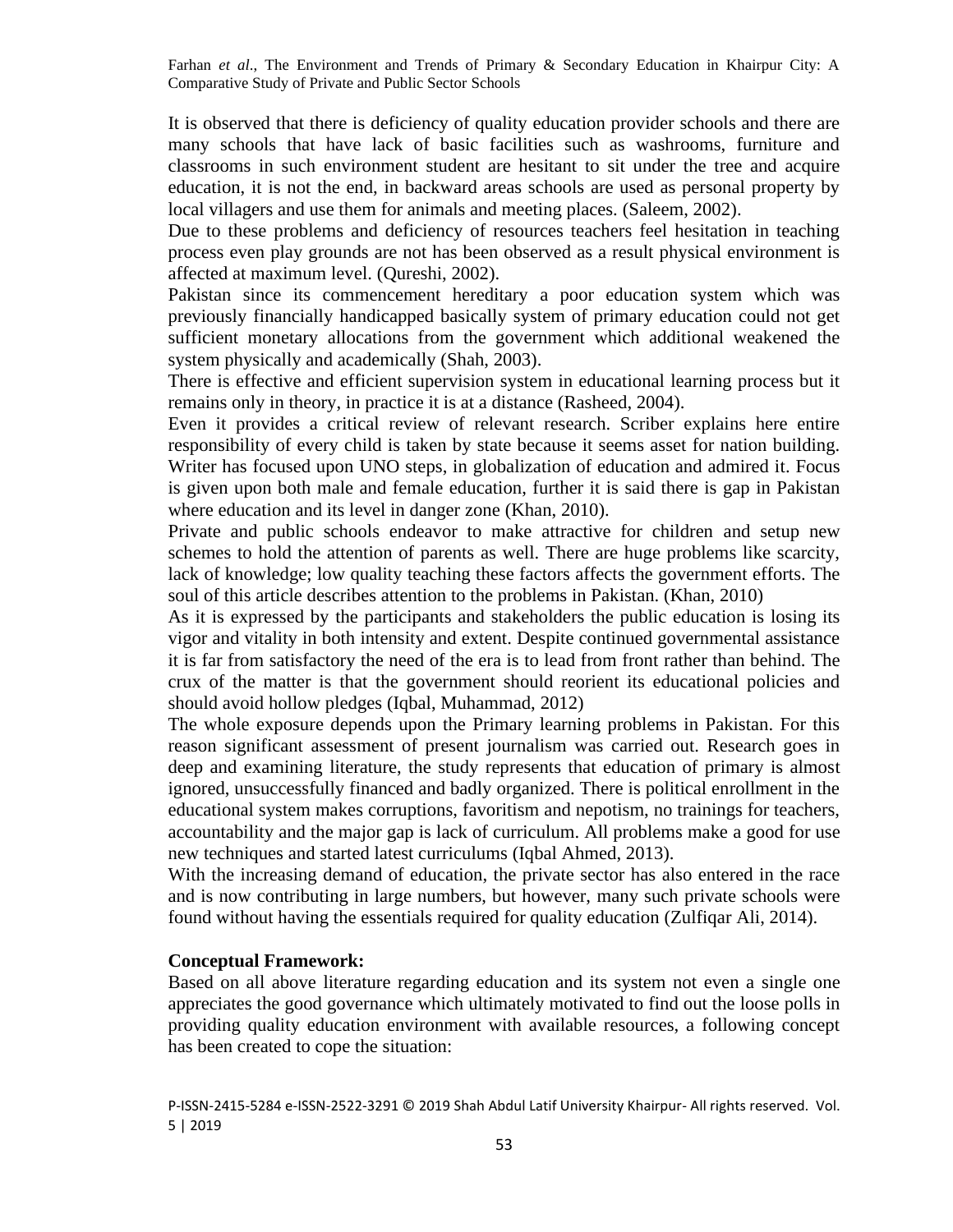

# **Data Collection and Methodology:**

**Research Approach:** Quantitative Research approach is used in this study because it provides easy way to collect the primary data through survey questionnaire. As so far this research the purpose is to compare the environment and trends of public sector schools and private sector schools in Khairpur city.

**Questionnaire Design:** The self-administered questionnaire was used in this study, the questionnaire consist of 46 items along with 9 demographic items, and the problem related questions were measured through 5-point Likert Scale as: 1=Strongly Disagree, 2=Disagree, 3=Neutral, 4=Agree, 5=Strongly Agree.

**Population and Sample Size:** Total number of available schools (Public and Private) is as under

- $\checkmark$  Private Schools in Khairpur city are 48, (1019 Teachers)
- $\checkmark$  Public Schools in Khairpur city are 37, (1548 Teachers)

Total population size of public and private schools were  $(N = 2567)$ , on the basis of this population size sample size was determined by following the approach of (Yamane Taro) Japanese statistician who developed the sample determination formula in 1967, and found most prominent in the word for calculation of sample size: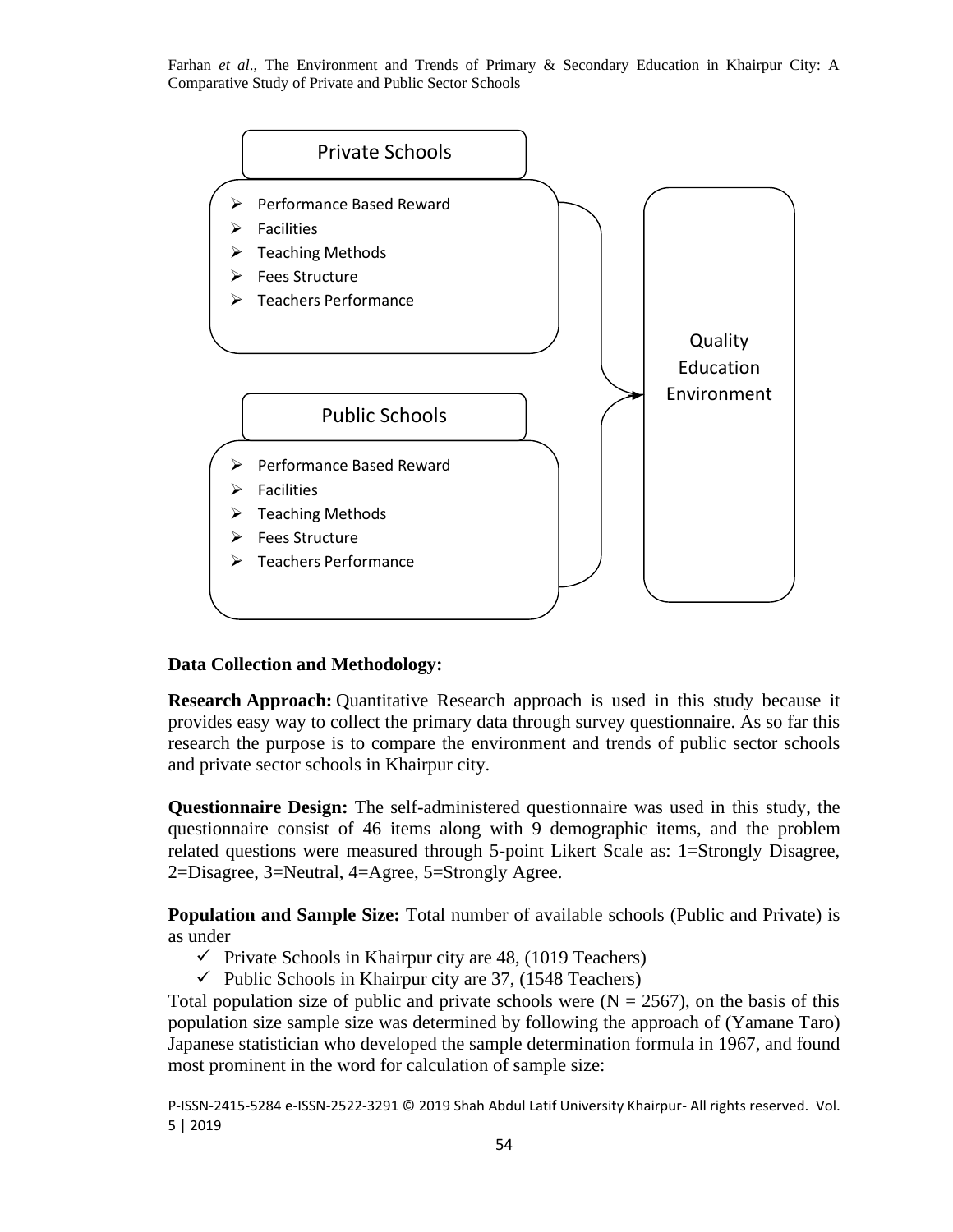$$
n = \frac{N}{1 + N(e)^2}
$$

According to this calculation in our case sample size n will be equal to  $(n = 346)$ , that is the minimum which every researcher at least have to maintain, but also keeping in view the lowest response rate in collecting primary data, and avoiding the questionnaires for missing data we sent 600 questionnaires to the respondents by approaching them personally and following snow ball technique for sample selection, which is somehow known as convenient sampling method, in the end we received only 530 questionnaires in fully filled form other was missing, and some of those were not received after approaching them twice.

#### **Pilot Testing:**

At initial stage pilot testing of only 20 questionnaires were performed through SPSS-18, followed by (Reliability Test, Checking the assumptions of Data Reduction, & Assumptions of Regression), all were up the standard as suggested in (Julie, 2016).

#### **Results and Discussions:**

**Reliability Statistics:** one of the most common use indicators of internal consistency is Cronbach's alpha coefficient; ideally the alpha coefficient of scale should be above 0.7 accordingly expressed by (DeVellis, 2012).Cronbach's Alpha = 0.858



#### **Descriptive Statistics:**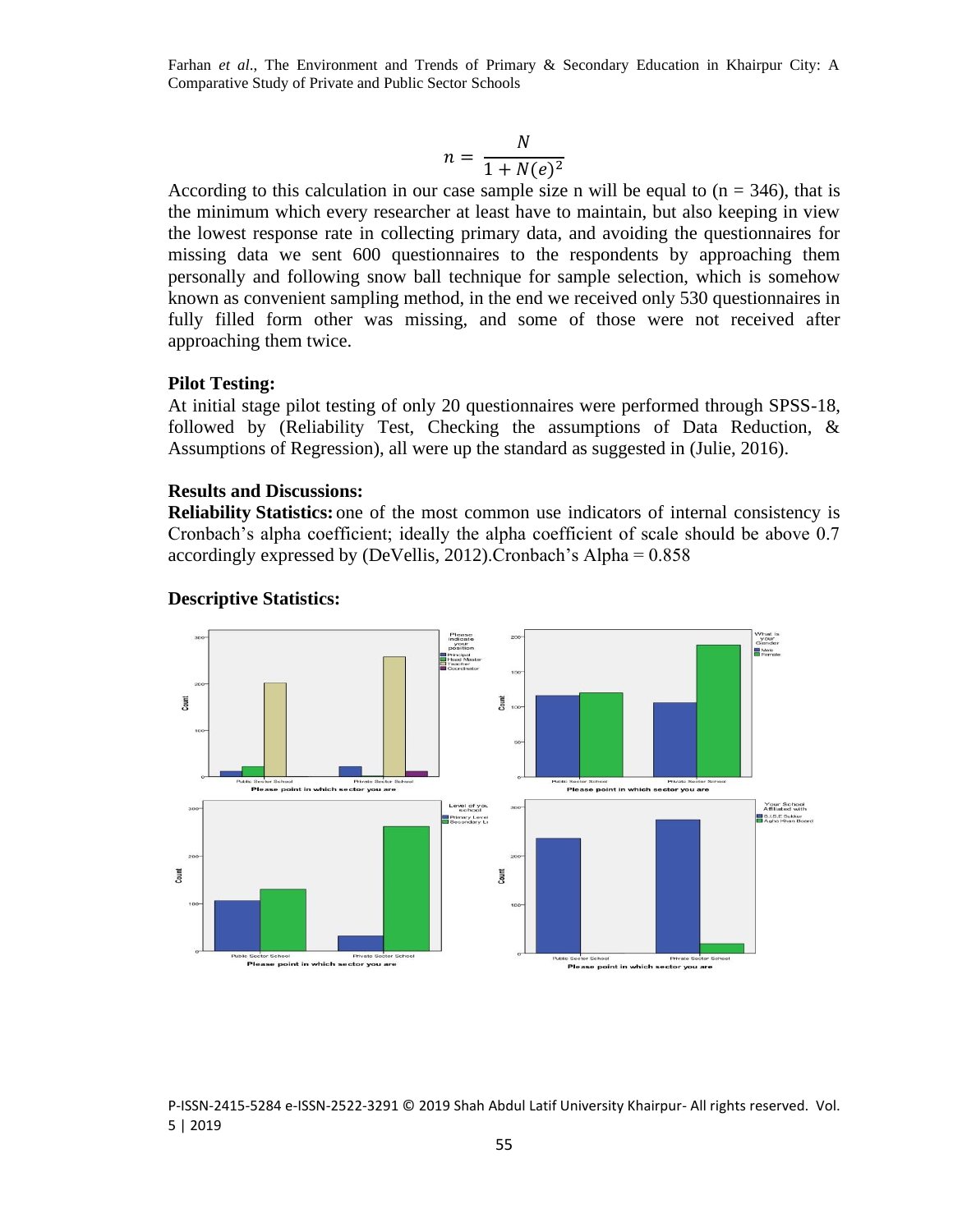

**Data Reduction Method:** two statistical measures generated by SPSS to assess the factorability of data: Bartlett's test of Sphericity (Bartlett, 1954), and Kaiser-Meyer-Olkin (KMO) Measures of sampling adequacy was checked for all problem related variables (Independent Variables, and Dependent Variable).

| <b>S. No.</b> | <b>Factor/Variable</b>               | (KMO)<br><b>MSA</b> | <b>Bartlett's Test of</b><br><b>Sphericity</b> |
|---------------|--------------------------------------|---------------------|------------------------------------------------|
|               |                                      |                     | $\chi^2$ Significance                          |
| 01            | Reward                               | .692                | .000                                           |
| 02            | Facilities                           | .753                | .000                                           |
| 03            | <b>Teaching Method</b>               | .616                | .000                                           |
| 04            | Fee Structure                        | .666                | .000                                           |
| 05            | <b>Teachers Performance</b>          | .871                | .000                                           |
| 06            | <b>Quality Education Environment</b> | .681                | .000                                           |

|  | Table 1: Bartlett's Test and KMO |  |  |
|--|----------------------------------|--|--|
|--|----------------------------------|--|--|

From above given table it is very much clears that (Bartlett, 1954), and (KMO) assumptions meets.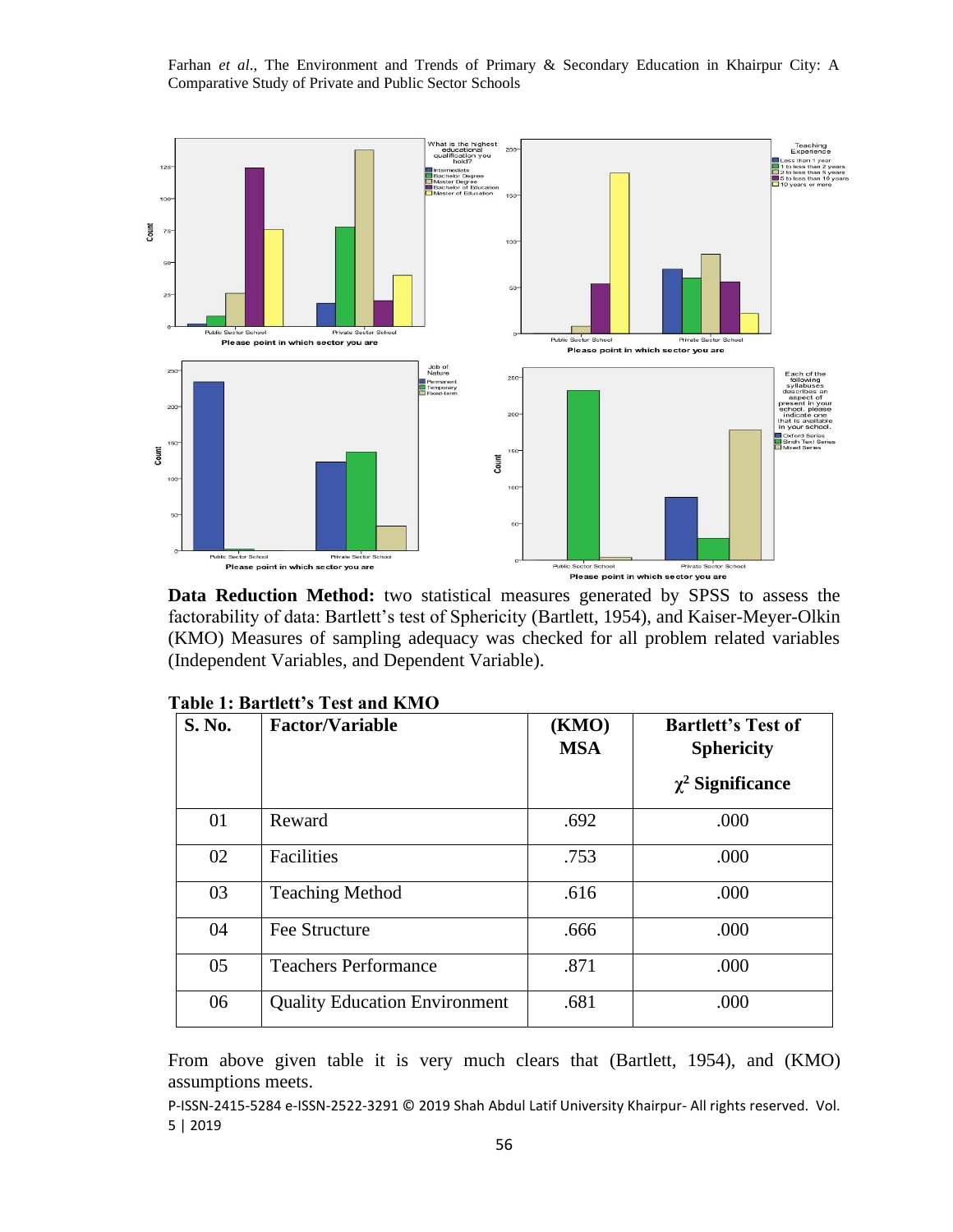**Multi Co-linearity:** the most important assumption of regression is to check the issue of multi co-linearity first before running the regression analysis.

|             |                                    |              |            | Teaching | Fees      | Teachers    |
|-------------|------------------------------------|--------------|------------|----------|-----------|-------------|
|             |                                    | Reward       | Facilities | Method   | Structure | Performance |
| Reward      | <b>Pearson Correlation</b>         | $\mathbf{1}$ | $-.158$    | $-.018$  | $-.141$   | $-.026$     |
|             | $Sig. (1-tailed)$                  |              | .000       | .341     | .001      | .276        |
|             | N                                  | 526          | 524        | 526      | 526       | 526         |
| Facilities  | <b>Pearson Correlation</b>         |              |            | .577     | .592      | .642        |
|             | $Sig.$ (1-tailed)                  |              |            | .000     | .000      | .000        |
|             | N                                  |              | 528        | 528      | 528       | 528         |
| Teaching    | <b>Pearson Correlation</b>         |              |            | 1        | .307      | .590        |
| Method      | $Sig.$ (1-tailed)                  |              |            |          | .000      | .000        |
|             | N                                  |              |            | 530      | 530       | 530         |
|             | Fees Structure Pearson Correlation |              |            |          |           | .441        |
|             | $Sig.$ (1-tailed)                  |              |            |          |           | .000        |
|             | N                                  |              |            |          | 530       | 530         |
| Teachers    | <b>Pearson Correlation</b>         |              |            |          |           |             |
| Performance | $Sig.$ (1-tailed)                  |              |            |          |           |             |
|             | N                                  |              |            |          |           | 530         |

Issue of multi co-linearity can be checked by looking at the (r) values of co-relation between independent variables if the value is (0.90 and above) as discussed by (Julie, 2016), but no any issue of multi co-linearity found.

**Regression Analysis:**multiple regression analysis was used to predict the quality education environment on comparative basis as mentioned in diagnostic tests:

Public Sector

$$
QEE = \alpha + R\beta1 + F\beta2 + TM\beta3 + FS\beta4 + TP\beta5 + \mu
$$

Private Sector

 $QEE = \alpha + R\beta1 + F\beta2 + TMR3 + FS\beta4 + TP\beta5 + \mu$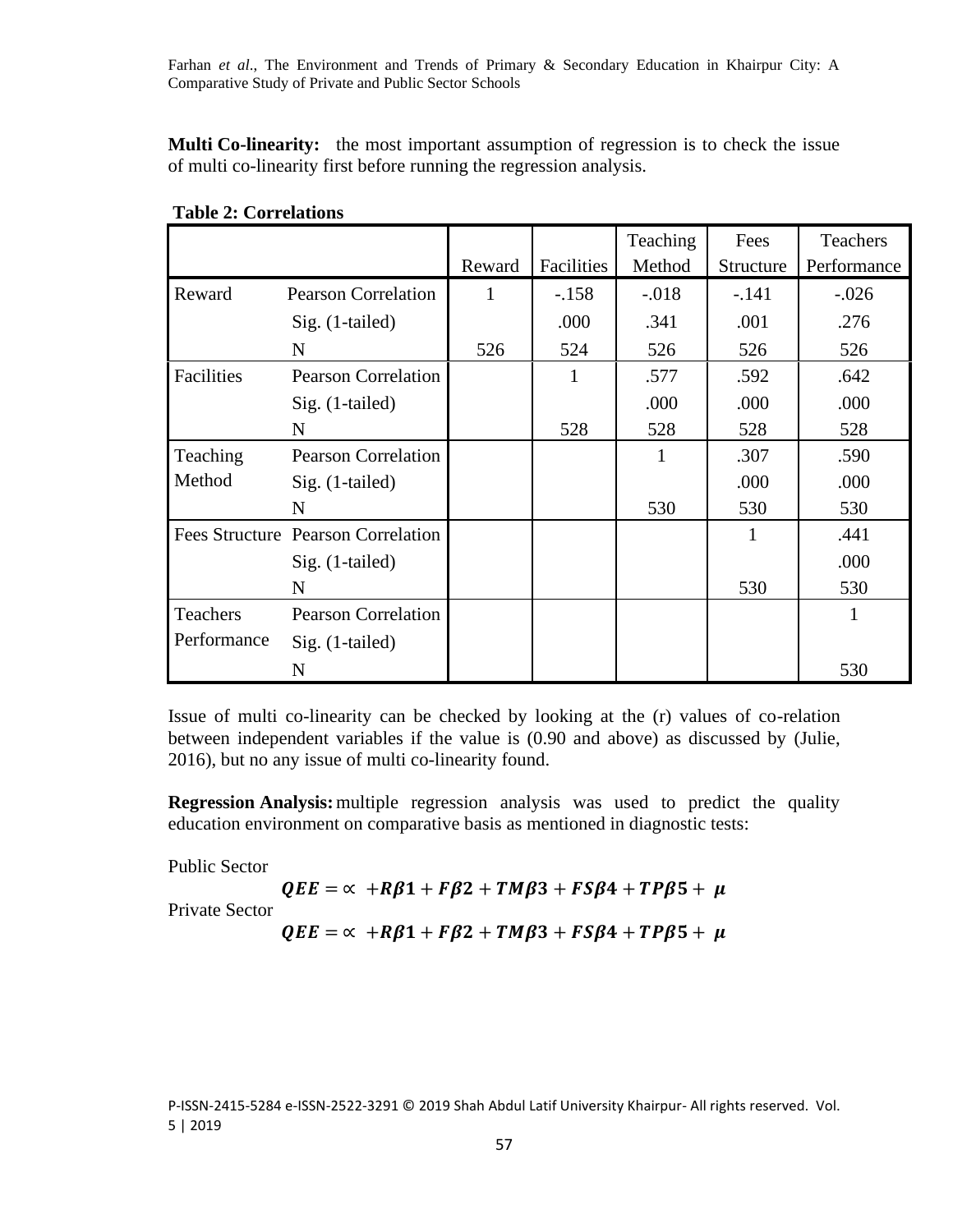|                                                          | <b>Table 3: Public Sector</b> |             |        |                     |  |  |
|----------------------------------------------------------|-------------------------------|-------------|--------|---------------------|--|--|
| 0.479<br><b>R-Square</b><br><b>Significance</b><br>0.000 |                               |             |        |                     |  |  |
|                                                          | <b>Predictors</b>             | <b>Beta</b> | t test | <b>Significance</b> |  |  |
|                                                          | <b>Reward</b>                 | .323        | 6.164  | .000                |  |  |
| <b>Model</b><br>1                                        | Facilities                    | .117        | 1.715  | .088                |  |  |
|                                                          | <b>Teaching Methods</b>       | .208        | 3.433  | .001                |  |  |
|                                                          | Fee Structure                 | .025        | .442   | .659                |  |  |
|                                                          | <b>Teachers Performance</b>   | .272        | 4.144  | .000                |  |  |

By looking at the model of public sector it is 47.9% good but the error term/gap is too large which can be filled out by exploring more variables other than these, in above model 5 predictors were used to predict the quality education environment, but only three namely reward, teaching methods, and teachers performance are positively and significantly contributing towards quality education environment, rest of the variable (facilities, and fees structure) are not the predictors of quality education environment in public sector schools.

| <b>R-Square</b><br>.566        |                             |             |          |                     |  |  |
|--------------------------------|-----------------------------|-------------|----------|---------------------|--|--|
| <b>Significance</b><br>.000    |                             |             |          |                     |  |  |
|                                | <b>Predictors</b>           | <b>Beta</b> | t test   | <b>Significance</b> |  |  |
| <b>Model</b><br>$\overline{2}$ | Reward                      | .045        | 1.111    | .268                |  |  |
|                                | <b>Facilities</b>           | .275        | 5.028    | .000                |  |  |
|                                | <b>Teaching Methods</b>     | $-.294$     | $-5.475$ | .000                |  |  |
|                                | Fee Structure               | .026        | .565     | .573                |  |  |
|                                | <b>Teachers Performance</b> | .714        | 12.662   | .000                |  |  |

### **Table 4: Private Sector**

Again in the second model of private sector schools its goodness is more than public sector schools previously it was 47.9% but now in the case of private sector it is 56.6%, and in this model facilities, teachers performance are positively and significantly predicting the quality education environment, and teaching methods are negatively, significantly predicting the quality education environment, rest of the variables (reward, fees structure) have no concern in predicting the targeted variable.Main focus of our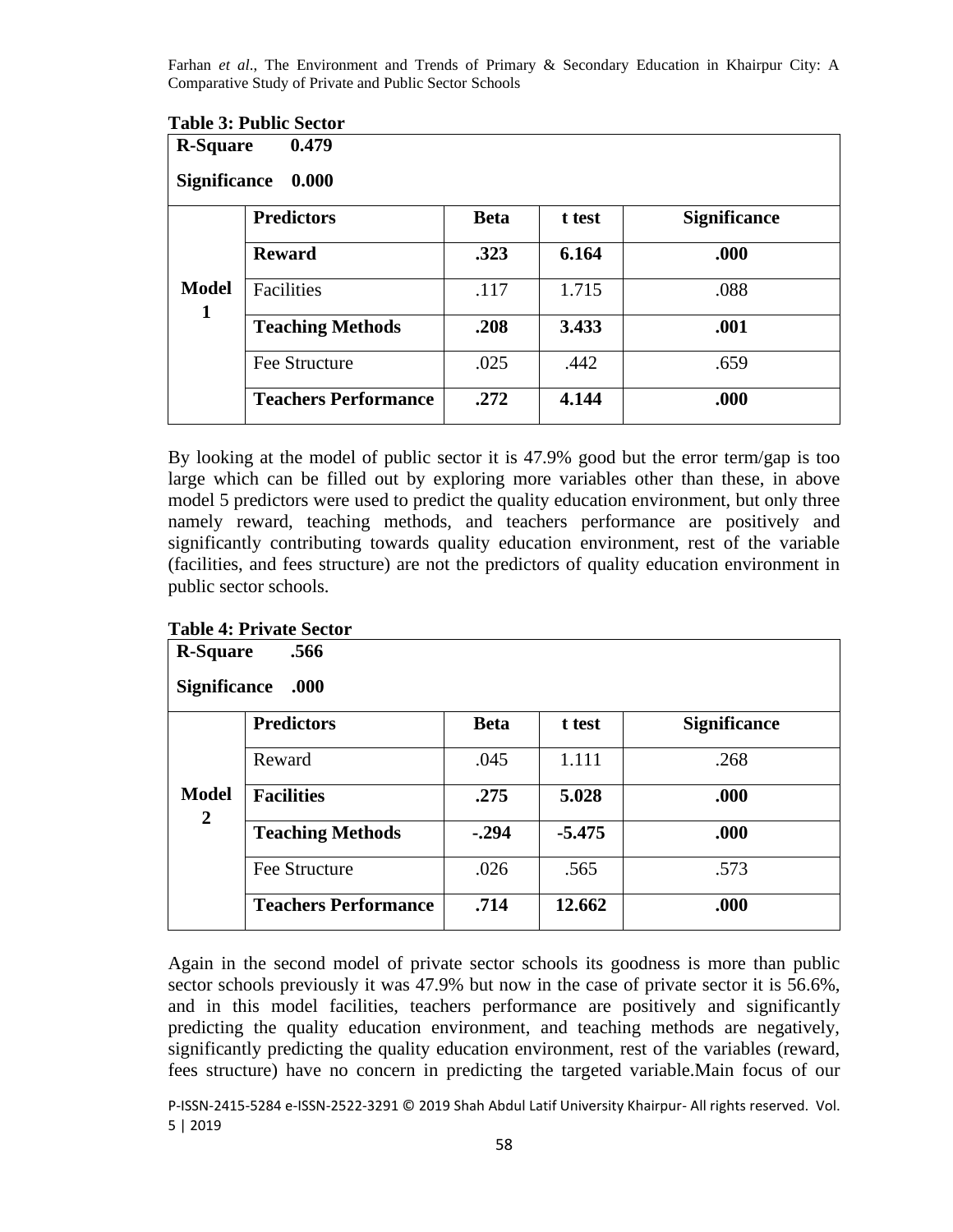study is the comparative analysis between public sector and private sector schools working in Khairpur city that comparison starts from group statistics, Independent sample test, and finally the eta square test:

#### **Table 5: Group Statistics**

| <b>Sector</b>            |                      |     |
|--------------------------|----------------------|-----|
| <b>Quality Education</b> | <b>Public Sector</b> | 236 |
| Environment              | Private Sector       | 294 |

### **Table 6: Independent Sample Test**

|                          |                       | Levene's Test<br>For equality of |       |          |
|--------------------------|-----------------------|----------------------------------|-------|----------|
|                          |                       | variance                         |       |          |
|                          |                       | F                                | Sig,  |          |
| <b>Quality Education</b> | <b>Equal Variance</b> | 24.929                           | 0.000 | $-4.712$ |
| Environment              | Assumed               |                                  |       |          |
|                          | <b>Equal Variance</b> |                                  |       | $-4.868$ |
|                          | Not assumed           |                                  |       |          |

**Eta Square Test**

*Eta Squared* = 
$$
\frac{t^2}{t^2 + (N1 + N2 - 2)}
$$

$$
Et a Squared = \frac{(-4.868)^2}{(-4.868)^2 + (236 + 294 - 2)}
$$

Eta Squared =  $0.042953$  or  $0.043$ 

Guidelines proposed by (Cohen, 1988, pp. 284-7) for interpreting this value are:

 $.01$  = small effect  $.06$  = moderate effect  $.14 = \text{large effect}$ 

In our case the performance of public sector is only 4.3% varies from private sector, furthermore this clarifies from the results of regression that model of private sector is too good as compare to public sector.

# **Conclusion:**

Working for quality education environment was quite difficult but we did it, not the least but the begning of new ways to explore the quality education environment fully, hence major area was the public and private sector comparision, public sector was bit different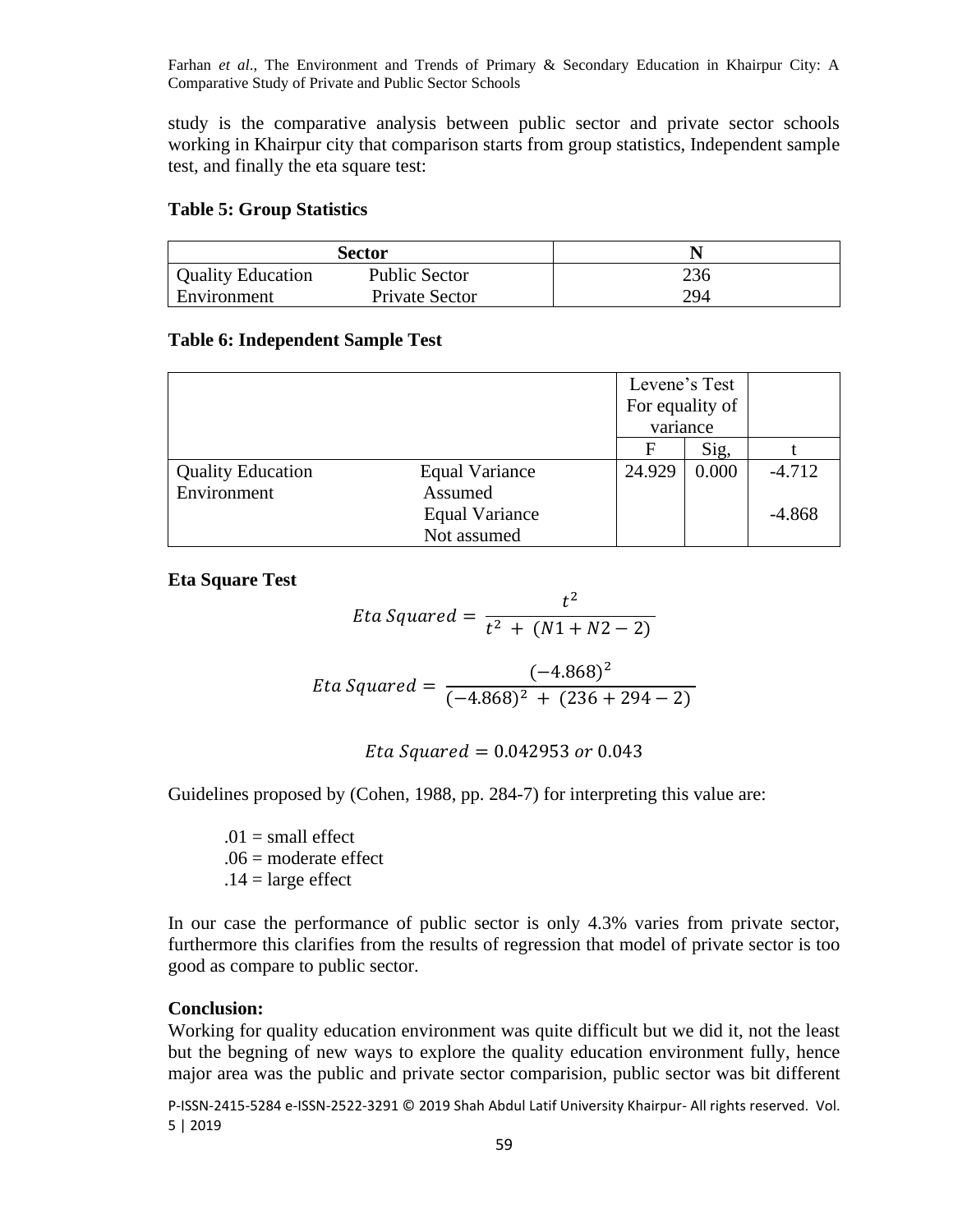from private sector, only reward, teaching methods, and teachers performance are need to be improved for improving quality education environment, but the gap is large, on the other hand looking at private sector: facilities, teaching methods, and teachers performance are the main predictors of quality education environment, but it further clarified that teaching methods perform different role in each sector, i.e posative in public sector and negative in private sector, but the gap is minimized in private sector. Furthermore it was clear from eta square test that performance of private sector varies 4.3% from public sector, hence the goodness is 4.3% more in private sector.

#### **Referrences:**

- Adams, T. (1998). Prospective Elementary Teachers` Mathematics Subject Matter Knowledge: The Real Number System. *Journal for Research in Mathematics Education*, 35-48.
- Ball, D. L. (1990). Prospective Elementary and Secondary Teachers` Understanding of Division. . *Journal of Research in Mathematics Educations*, 132-144.
- Bartlett, M. S. (1954). A note on multiplying factors for various chi square approximations. *Journal of Royal Statistical Society, 16 (Series B)*, 296-8.
- Cohen, J. W. (1988). *Statistical Power Analysis for the Behavioural Sciences (second Edition).* Hillsdale, NJ: Lawrence Erlbaum Associates.
- DeVellis, R. F. (2012). *Scale Development: Theory and Application (3rd Edition) .* California: Thousand Oaks, California: Sage.
- Farooq, R. A. (1993). Education system of Pakistan: Issue and Problems. *Asia society for promotion of Innovation and Reforms in Education Islamabad: Pakistan*, 10-20.
- Hoodbhoy, P. (1998). Education and the State: Fifty Years of Pakistan. *Oxford University Press Karachi*.
- Iqbal Ahmed, M. R. (2013). Analysis of The Problems of Primary Education System in Pakistan: Critical Review of Literature. *Academic Research International Vol. 4 No. 2*, 324-331.
- Iqbal, M. (2012). Public Versus Private Secondary School: A Qualitative Comparison. *Journal of Research and Reflections in Education Vol. 6, No. 1*, 40-49.
- Iqbal, Muhammad. (2012). Public Versus Private Secondary School: A Qualitative Comparison. *Journal of Research and Reflections in Education Vol. 6, No. 1*, 40- 49.
- Julie, P. (2016). *SPSS Survival Manual 6th Edition.* Berkshire England: McGraw-Hill Education.
- Khan, S. B. (2010). Problem in Universalization of Primary Education in Pakistan. *Pak. J. Commer. Soc. Sci.*, 147-155.
- Muhammad, M. (2002). Decentralization of education system in Sindh A critical review. *Ministry of Education Islamabad, Pakistan*, 10-18.
- Qureshi, S. (2002). Decentralization to district level. *Ministry of education Islamabad, Pakistan*, 31-40.
- Rasheed, M. (2004). Educational Administration and Supervision. *Allama Iqbal Open University Islamabad*, 145-166.

P-ISSN-2415-5284 e-ISSN-2522-3291 © 2019 Shah Abdul Latif University Khairpur- All rights reserved. Vol. 5 | 2019